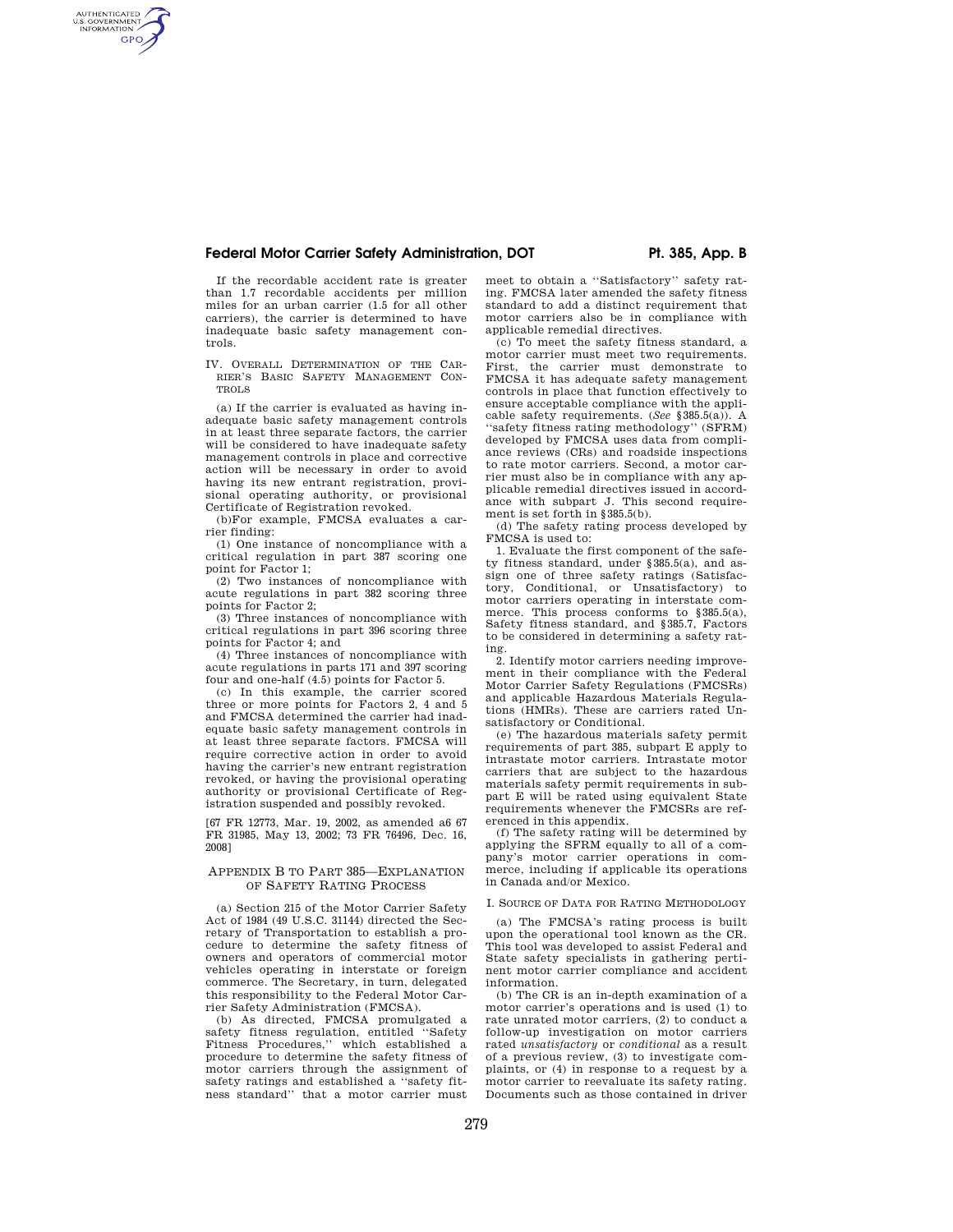qualification files, records of duty status, vehicle maintenance records, and other records are thoroughly examined for compliance with the FMCSRs and HMRs. Violations are cited on the CR document. Performancebased information, when available, is utilized to evaluate the carrier's compliance with the vehicle regulations. Recordable accident information is also collected.

## II. CONVERTING CR INFORMATION INTO A SAFETY RATING

(a) The FMCSA gathers information through an in-depth examination of the motor carrier's compliance with identified "acute" or "critical" regulations of the FMCSRs and HMRs.

(b) Acute regulations are those identified as such where noncompliance is so severe as to require immediate corrective actions by a motor carrier regardless of the overall safety posture of the motor carrier. An example of an acute regulation is §383.37(b), allowing, requiring, permitting, or authorizing an employee with more than one Commercial Driver's License (CDL) to operate a commercial motor vehicle. Noncompliance with §383.37(b) is usually discovered when the motor carrier's driver qualification file reflects that the motor carrier had knowledge of a driver with more than one CDL, and still permitted the driver to operate a commercial motor vehicle. If the motor carrier did not have such knowledge or could not reasonably be expected to have such knowledge, then a violation would not be cited.

(c) Critical regulations are those identified as such where noncompliance relates to management and/or operational controls. These are indicative of breakdowns in a carrier's management controls. An example of a critical regulation is §395.3(a)(1), requiring or permitting a property-carrying commercial motor vehicle driver to drive more than 11 hours.

(d) The list of the acute and critical regulations which are used in determining safety ratings is included at the end of this document.

(e) Noncompliance with acute regulations and patterns of non-compliance with critical regulations are quantitatively linked to inadequate safety management controls and usually higher than average accident rates. The FMCSA has used noncompliance with acute regulations and patterns of noncompliance with critical regulations since 1989 to determine motor carriers' adherence to the Safety fitness standard in §385.5.

(f) The regulatory factors, evaluated on the basis of the adequacy of the carrier's safety management controls, are (1) Parts 387 and 390; (2) Parts 382, 383 and 391; (3) Parts 392 and 395; (4) Parts 393 and 396 when there are less than three vehicle inspections in the last 12 months to evaluate; and (5) Parts 397, 171, 177 and 180.

# **Pt. 385, App. B 49 CFR Ch. III (10–1–11 Edition)**

(g) For each instance of noncompliance with an acute regulation or each pattern of noncompliance with a critical regulation during the CR, one point will be assessed. A pattern is more than one violation. When a number of documents are reviewed, the number of violations required to meet a pattern is equal to at least 10 percent of those examined.

(h) However, each pattern of noncompliance with a critical regulation relative to Part 395, Hours of Service of Drivers, will be assessed two points.

## *A. Vehicle Factor*

(a) When a total of *three or more inspections are recorded in the Motor Carrier Management Information System (MCMIS) during the twelve months prior to the CR or performed at the time of the review,* the Vehicle Factor (Parts 393 and 396) will be evaluated on the basis of the Out-of-Service (OOS) rates and noncompliance with acute regulations and/or a pattern of noncompliance with critical regulations. The results of the review of the OOS rate will affect the Vehicle Factor rating as follows:

1. If a motor carrier has three or more roadside vehicle inspections in the twelve months prior to the carrier review, or three vehicles inspected at the time of the review, or a combination of the two totaling three or more, and the vehicle OOS rate is 34 percent or greater, the initial factor rating will be *conditional.* The requirements of Part 396, Inspection, Repair, and Maintenance, will be examined during each review. The results of the examination could lower the factor rating to *unsatisfactory* if noncompliance with an acute regulation or a pattern of noncompliance with a critical regulation is discovered. If the examination of the Part 396 requirements reveals no such problems with the systems the motor carrier is required to maintain for compliance, the Vehicle Factor remains *conditional.* 

2. If a carrier's vehicle OOS rate is less than 34 percent, the initial factor rating will be *satisfactory.* If noncompliance with an acute regulation or a pattern of noncompliance with a critical regulation is discovered during the examination of Part 396 requirements, the factor rating will be lowered to *conditional.* If the examination of Part 396 requirements discovers no such problems with the systems the motor carrier is required to maintain for compliance, the Vehicle Factor remains *satisfactory.* 

(b) Nearly two million vehicle inspections occur on the roadside each year. This vehicle inspection information is retained in the MCMIS and is integral to evaluating motor carriers' ability to successfully maintain their vehicles, thus preventing them from being placed OOS during roadside inspections. Since many of the roadside inspections are targeted to visibly defective vehicles and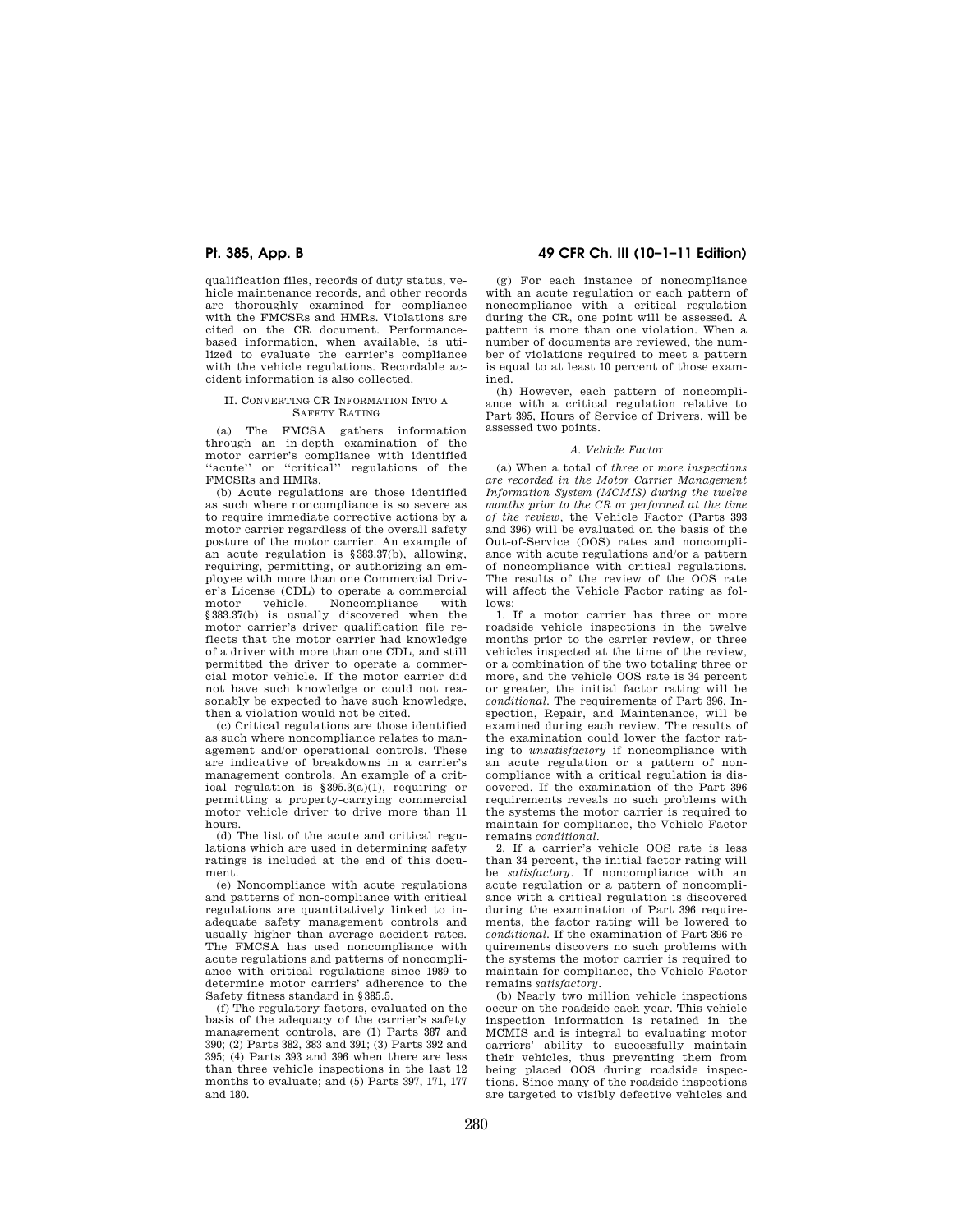# Federal Motor Carrier Safety Administration, DOT **Ph. 385, App. B**

since there are a limited number of inspections for many motor carriers, the use of that data is limited. Each CR will continue to have the requirements of Part 396, Inspection, Repair, and Maintenance, reviewed as indicated by the above explanation.

## *B. Accident Factor*

(a) In addition to the five regulatory rating factors, a sixth factor is included in the process to address the accident history of the motor carrier. This factor is the recordable accident rate for the past 12 months. A recordable accident, consistent with the definition for ''accident'' in 49 CFR 390.5, means an occurrence involving a commercial motor vehicle on a highway in motor carrier operations in commerce or within Canada or Mexico (if the motor carrier also operates in the United States) that results in a fatality; in bodily injury to a person who, as a result of the injury, immediately receives medical treatment away from the scene of the accident; or in one or more motor vehicles incurring disabling damage that requires the motor vehicle to be transported away from the scene by a tow truck or other motor vehicle.

(b) Recordable accidents per million miles were computed for each CR performed in Fiscal Years 1994,1995 and 1996. The national average for all carriers rated was 0.747, and .839 for carriers operating entirely within the 100 air mile radius.

(c) Experience has shown that urban carriers, those motor carriers operating primarily within a radius of less than 100 air miles (normally in urban areas) have a higher exposure to accident situations because of their environment and normally have higher accident rates.

(d) The recordable accident rate will be used to rate Factor 6, Accident. It will be used only when a motor carrier incurs two or more recordable accidents occurred within the 12 months prior to the CR. An urban carrier (a carrier operating entirely within a radius of 100 air miles) with a recordable accident rate greater than 1.7 will receive an *unsatisfactory* rating for the accident factor. All other carriers with a recordable accident rate greater than 1.5 will receive an *unsatisfactory* factor rating. The rates are a result of roughly doubling the national average accident rate for each type of carrier rated in Fiscal Years 1994, 1995 and 1996.

(e) The FMCSA will continue to consider preventability when a motor carrier contests a rating by presenting compelling evidence that the recordable rate is not a fair means of evaluating its accident factor. Preventability will be determined according to the following standard: ''If a driver, who exercises normal judgment and foresight could have foreseen the possibility of the accident that in fact occurred, and avoided it by taking steps within his/her control which would

not have risked causing another kind of mishap, the accident was preventable.''

## *C. Factor Ratings*

(a) Parts of the FMCSRs and the HMRs having similar characteristics are combined together into five regulatory areas called ''factors.''

(b) The following table shows the five regulatory factors, parts of the FMCSRs and HMRs associated with each factor, and the accident factor. Factor Ratings are determined as follows:

### FACTORS

- Factor 1 General=Parts 387 and 390
- Factor 2 Driver=Parts 382, 383 and 391
- 
- Factor 3 Operational=Parts 392 and 395<br>Factor 4 Vehicle=Parts 393 and 396 Vehicle=Parts 393 and 396
- Factor 5 Haz. Mat.=Parts 397, 171, 177 and
- 180 Factor 6 Accident Factor=Recordable Rate
- ''Satisfactory''—if the acute and/or critical=0 points
- ''Conditional''—if the acute and/or critical=1 point
- ''Unsatisfactory''—if the acute and/or critical=2 or more points

## III. SAFETY RATING

### *A. Rating Table*

(a) The ratings for the six factors are then entered into a rating table which establishes the motor carrier's safety rating.

(b) The FMCSA has developed a computerized rating formula for assessing the information obtained from the CR document and is using that formula in assigning a safety rating.

MOTOR CARRIER SAFETY RATING TABLE

| Factor ratings |                                                                         | Overall                                                                        |
|----------------|-------------------------------------------------------------------------|--------------------------------------------------------------------------------|
| Unsatisfactory | Conditional                                                             | Safety rating                                                                  |
| 2 or more      | 2 or fewer<br>more than $2$<br>2 or fewer<br>more than $2$<br>0 or more | Satisfactory<br>Conditional<br>Conditional<br>Unsatisfactory<br>Unsatisfactory |

## *B. Proposed Safety Rating*

(a) The proposed safety rating will appear on the CR. The following appropriate information will appear after the last entry on the CR, MCS–151, part B.

''Your proposed safety rating is SATIS-FACTORY.''

### *OR*

''Your proposed safety rating is CONDI-The proposed safety rating will become the final safety rating 45 days after you receive this notice.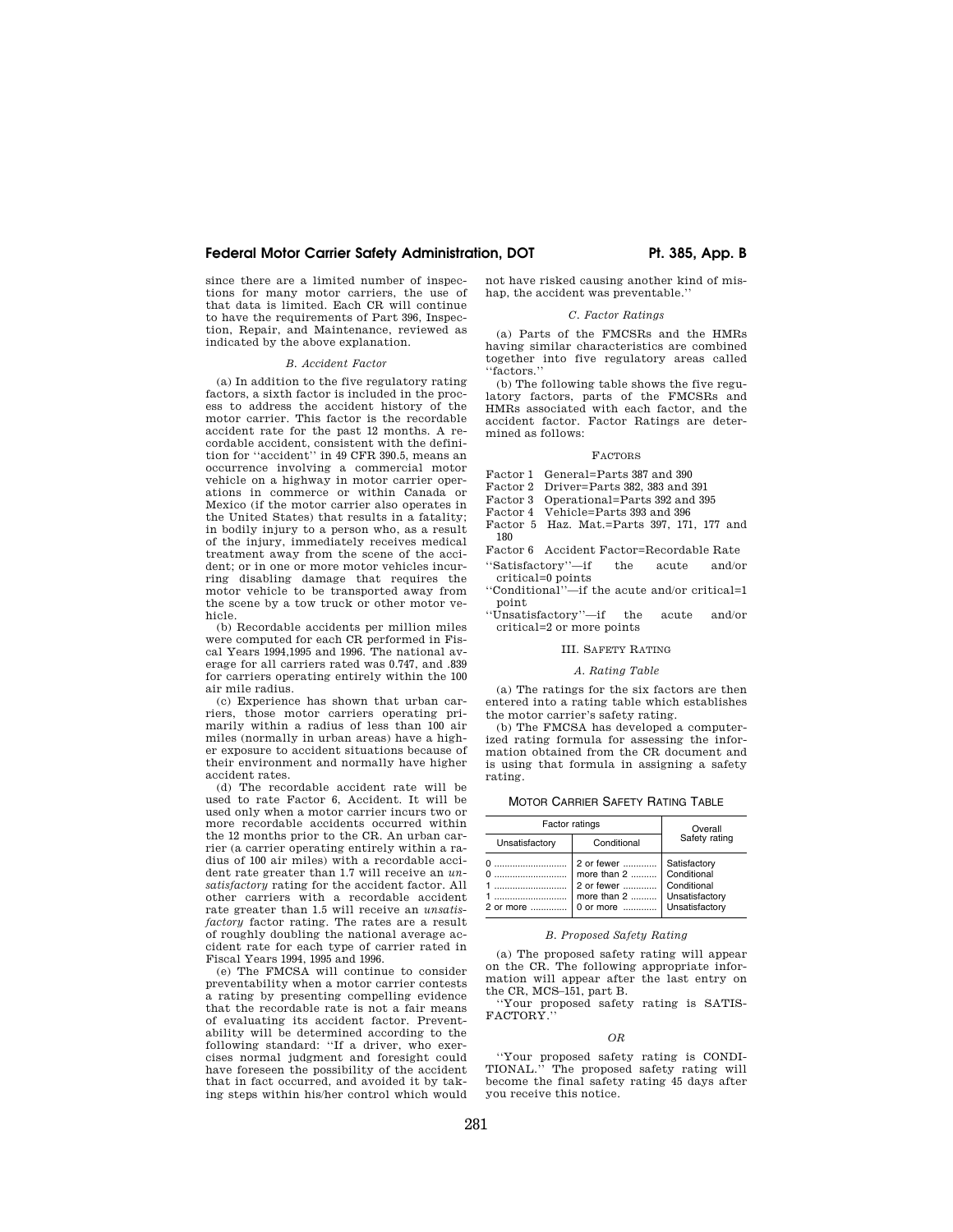*OR* 

''Your proposed safety rating is UNSATIS-FACTORY.'' The proposed safety rating will become the final safety rating 45 days after you receive this notice

(b) Proposed safety ratings of *conditional* or *unsatisfactory* will list the deficiencies discovered during the CR for which corrective actions must be taken.

(c) Proposed *unsatisfactory* safety ratings will indicate that, if the *unsatisfactory* rating becomes final, the motor carrier will be subject to the provision of §385.13, which prohibits motor carriers rated *unsatisfactory*  from transporting hazardous materials requiring placarding or more than 15 passengers, including the driver.

## IV. ASSIGNMENT OF FINAL RATING/MOTOR CARRIER NOTIFICATION

When the official rating is determined in Washington, D.C., the FMCSA notifies the motor carrier in writing of its safety rating as prescribed in §385.11. A proposed *conditional* safety rating (which is an improvement of an existing *unsatisfactory* rating) becomes effective as soon as the official safety rating from Washington, D.C. is issued, and the carrier may also avail itself of relief under the §385.15, Administrative Review and §385.17, Change to safety rating based on corrective actions.

## V. MOTOR CARRIER RIGHTS TO A CHANGE IN THE SAFETY RATING

Under §§385.15 and 385.17, motor carriers have the right to petition for a review of their ratings *if there are factual or procedural disputes,* and to request another review after corrective actions have been taken. They are the procedural avenues a motor carrier which believes its safety rating to be in error may exercise, and the means to request another review after corrective action has been taken.

## VI. CONCLUSION

(a) FMCSA believes this ''safety fitness rating methodology'' is a reasonable approach to assignment of a safety rating, as required by the safety fitness regulations (§385.9), that most closely reflects the motor carrier's current level of compliance with the safety fitness standard in §385.5(a). This methodology has the capability to incorporate regulatory changes as they occur.

(b) Improved compliance with the regulations leads to an improved rating, which in turn increases safety. This increased safety is our regulatory goal.

# **Pt. 385, App. B 49 CFR Ch. III (10–1–11 Edition)**

## VII. LIST OF ACUTE AND CRITICAL REGULATIONS.

- §382.115(a) Failing to implement an alcohol and/or controlled substances testing program (domestic motor carrier) (acute).
- §382.115(b) Failing to implement an alcohol and/or controlled substances testing program (foreign motor carrier) (acute).
- §382.201 Using a driver known to have an alcohol concentration of 0.04 or greater (acute).
- §382.211 Using a driver who has refused to submit to an alcohol or controlled substances test required under part 382 test required under part 382 (acute).
- §382.213(b) Using a driver known to have used a controlled substance (acute).
- §382.215 Using a driver known to have tested positive for a controlled substance (acute).
- §382.301(a) Using a driver before the motor carrier has received a negative pre-employment controlled substance test result (critical).
- §382.303(a) Failing to conduct post accident testing on driver for alcohol (critical).
- §382.303(b) Failing to conduct post accident testing on driver for controlled substances (critical).
- §382.305 Failing to implement a random controlled substances and/or an alcohol testing program (acute).
- §382.305(b)(1) Failing to conduct random alcohol testing at an annual rate of not less than the applicable annual rate of the average number of driver positions (critical).
- §382.305(b)(2) Failing to conduct random controlled substances testing at an annual rate of not less than the applicable annual rate of the average number of driver positions (critical).
- §382.309(a) Using a driver who has not undergone a return-to-duty alcohol test with a result indicating an alcohol concentration of less than 0.02 (acute).
- §382.309(b) Using a driver who has not undergone a return-to-duty controlled substances test with a result indicating a verified negative result for controlled substances (acute).
- §382.503 Allowing a driver to perform safety sensitive function, after engaging in conduct prohibited by subpart B, without being evaluated by substance abuse professional, as required by §382.605 (critical).
- §382.505(a) Using a driver within 24 hours after being found to have an alcohol concentration of 0.02 or greater but less than 0.04 (acute).
- $$382.605(c)(1)$  Using a driver who has not undergone a return-to-duty alcohol test with a result indicating an alcohol concentration of less than .02 or with verified negative test result, after engaging in conduct prohibited by part 382 subpart B (acute).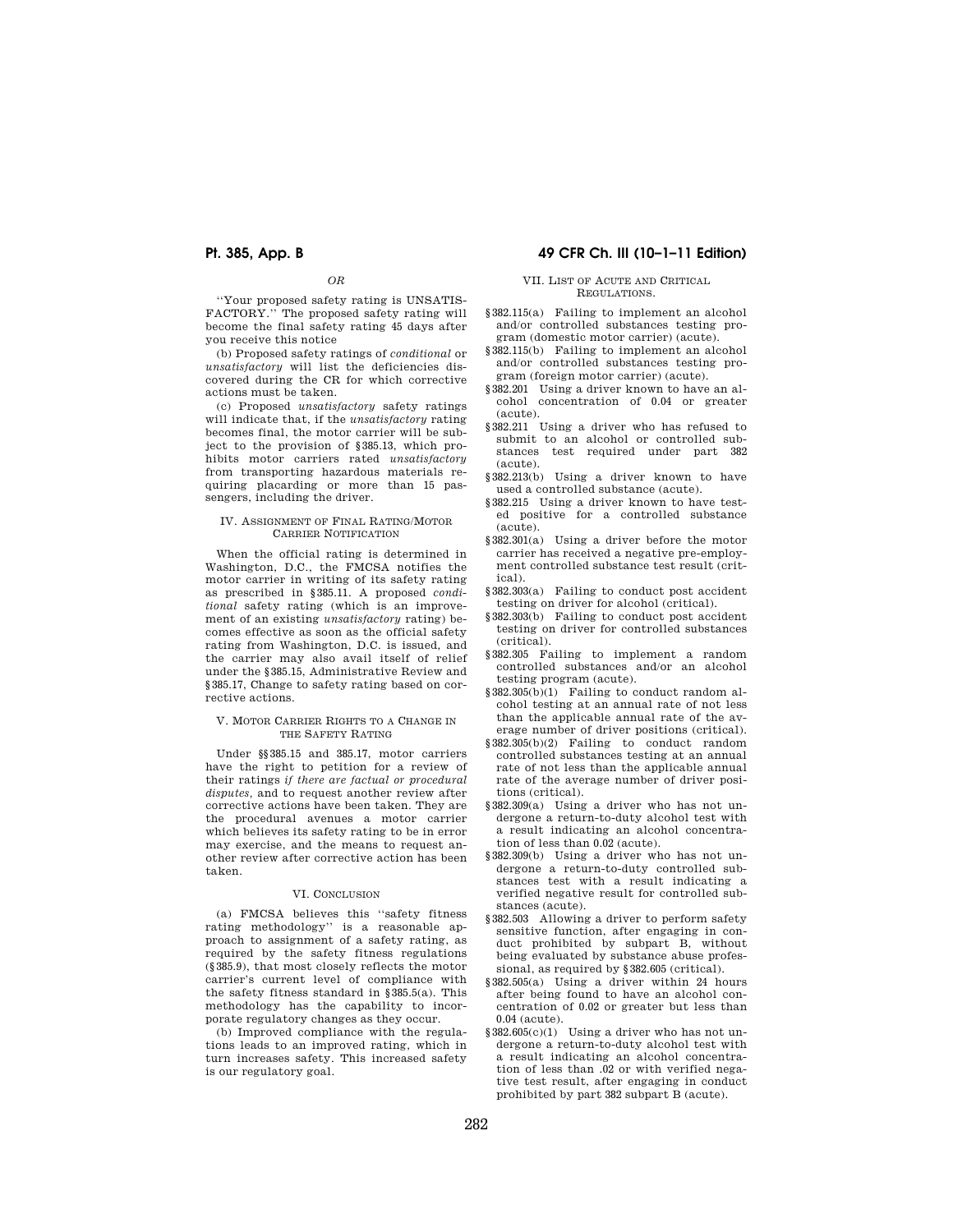# Federal Motor Carrier Safety Administration, DOT **Pr. 385, App. B**

- §382.605(c)(2)(ii) Failing to subject a driver who has been identified as needing assistance to at least six unannounced follow-up alcohol and/or controlled substance tests in the first 12 months following the driv-
- er's return to duty (critical). §383.23(a) Operating a commercial motor vehicle without a valid commercial driver's license (critical).
- §383.37(a) Knowingly allowing, requiring, permitting, or authorizing an employee who does not have a current CLP or CDL, who does not have a CLP or CDL with the proper class or endorsements, or who operates a CMV in violation of any restriction on the CLP or CDL to operate a CMV (acute).
- §383.37(b) Knowingly allowing, requiring, permitting, or authorizing an employee with a commercial driver's license which is suspended, revoked, or canceled by a state or who is disqualified to operate a commercial motor vehicle (acute).
- §383.37(c) Knowingly allowing, requiring, permitting, or authorizing an employee with more than one commercial driver's license to operate a commercial motor vehicle (acute).
- §383.51(a) Knowingly allowing, requiring, permitting, or authorizing a driver to drive who is disqualified to drive a commercial motor vehicle (acute).
- §387.7(a) Operating a motor vehicle without having in effect the required minimum levels of financial responsibility coverage (acute).
- §387.7(d) Failing to maintain at principal place of business required proof of financial responsibility (critical).
- §387.31(a) Operating a passenger carrying vehicle without having in effect the required minimum levels of financial responsibility (acute).
- §387.31(d) Failing to maintain at principal place of business required proof of financial responsibility for passenger carrying vehicles (critical).
- §390.15(b)(2) Failing to maintain copies of all accident reports required by State or other governmental entities or insurers (critical).
- §390.35 Making, or causing to make fraudulent or intentionally false statements or records and/or reproducing fraudulent records (acute).
- §391.11(b)(4) Using a physically unqualified driver (acute).
- §391.15(a) Using a disqualified driver (acute).
- §391.45(a) Using a driver not medically examined and certified (critical).
- §391.45(b)(1) Using a driver not medically examined and certified during the preceding 24 months (critical).
- §391.51(a) Failing to maintain driver qualification file on each driver employed (critical).
- §391.51(b)(2) Failing to maintain inquiries into driver's driving record in driver's qualification file (critical).
- §391.51(b)(7) Failing to maintain medical examiner's certificate in driver's qualification file (critical).
- §392.2 Operating a motor vehicle not in accordance with the laws, ordinances, and regulations of the jurisdiction in which it is being operated (critical).
- §392.4(b) Requiring or permitting a driver to drive while under the influence of, or in possession of, a narcotic drug, amphetamine, or any other substance capable of rendering the driver incapable of safely operating a motor vehicle (acute).
- §392.5(b)(1) Requiring or permitting a driver to drive a motor vehicle while under the influence of, or in possession of, an intoxicating beverage (acute).
- §392.5(b)(2) Requiring or permitting a driver who shows evidence of having consumed an intoxicating beverage within 4 hours to operate a motor vehicle (acute).
- §392.6 Scheduling a run which would necessitate the vehicle being operated at speeds in excess of those prescribed (critical).
- §392.9(a)(1) Requiring or permitting a driver to drive without the vehicle's cargo being properly distributed and adequately secured (critical).
- §395.1(h)(1)(i) Requiring or permitting a property-carrying commercial motor vehicle driver to drive more than 15 hours (Driving in Alaska) (critical).
- §395.1(h)(1)(ii) Requiring or permitting a property-carrying commercial motor vehicle driver to drive after having been on duty 20 hours (Driving in Alaska) (critical).
- §395.1(h)(1)(iii) Requiring or permitting a property-carrying commercial motor vehicle driver to drive after having been on duty more than 70 hours in 7 consecutive days (Driving in Alaska) (critical).
- $§395.1(h)(1)(iv)$  Requiring or permitting a property-carrying commercial motor vehicle driver to drive after having been on duty more than 80 hours in 8 consecutive days (Driving in Alaska) (critical).
- §395.1(h)(2)(i) Requiring or permitting a passenger-carrying commercial motor vehicle driver to drive more than 15 hours (Driving in Alaska) (critical).
- §395.1(h)(2)(ii) Requiring or permitting a passenger-carrying commercial motor vehicle driver to drive after having been on duty 20 hours (Driving in Alaska) (critical).
- §395.1(h)(2)(iii) Requiring or permitting a passenger-carrying commercial motor vehicle driver to drive after having been on duty more than 70 hours in 7 consecutive days (Driving in Alaska) (critical).
- §395.1(h)(2)(iv) Requiring or permitting a passenger-carrying commercial motor vehicle driver to drive after having been on duty more than 80 hours in 8 consecutive days (Driving in Alaska) (critical).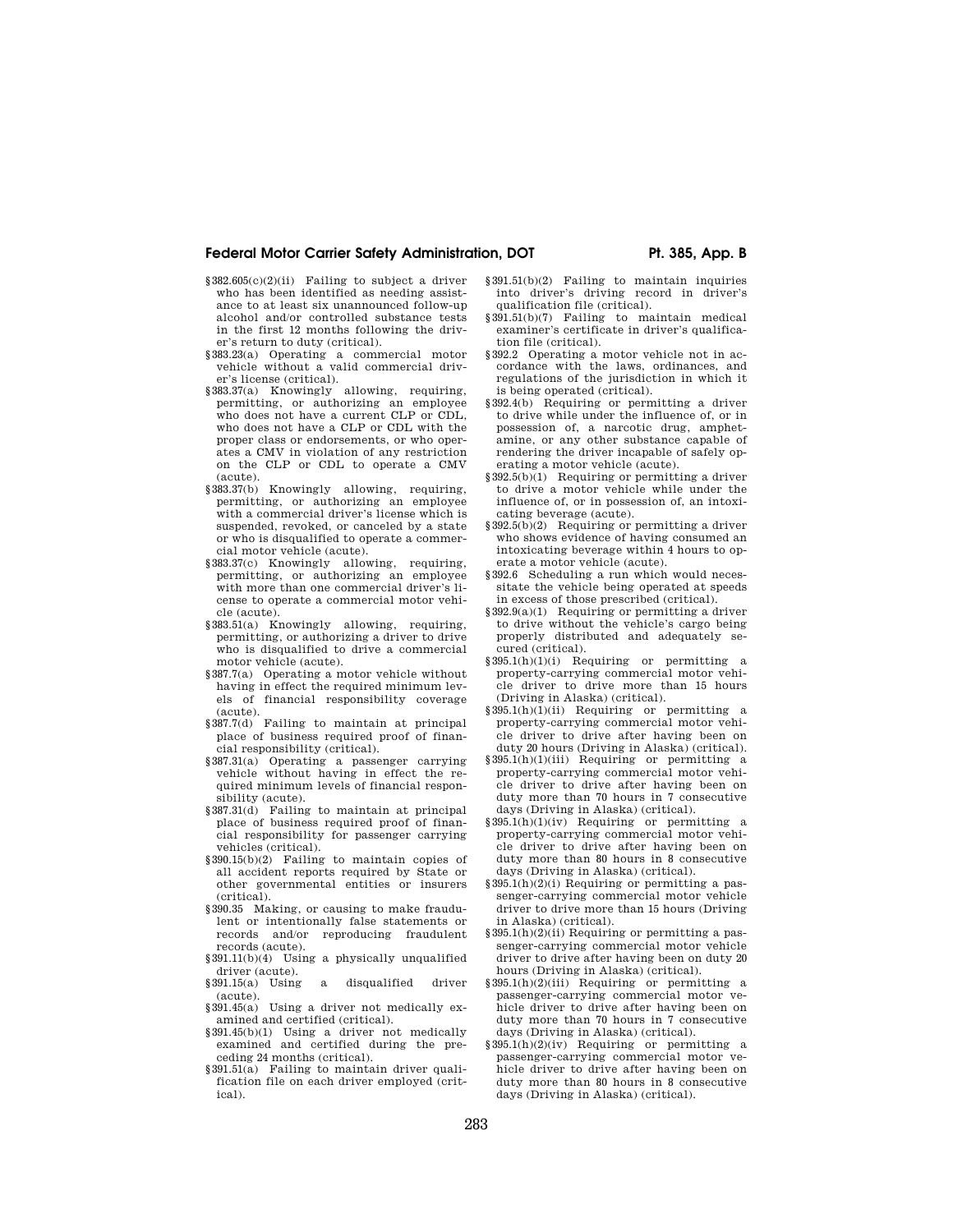- §395.1(o) Requiring or permitting a propertycarrying commercial motor vehicle driver to drive after having been on duty 16 consecutive hours (critical).
- §395.3(a)(1) Requiring or permitting a property-carrying commercial motor vehicle driver to drive more than 11 hours (critical).
- §395.3(a)(2) Requiring or permitting a property-carrying commercial motor vehicle driver to drive after the end of the 14th hour after coming on duty (critical).
- §395.3(b)(1) Requiring or permitting a property-carrying commercial motor vehicle driver to drive after having been on duty more than 60 hours in 7 consecutive days (critical).
- §395.3(b)(2) Requiring or permitting a property-carrying commercial motor vehicle driver to drive after having been on duty more than 70 hours in 8 consecutive days (critical).
- §395.3(c)(1) Requiring or permitting a property-carrying commercial motor vehicle driver to restart a period of 7 consecutive days without taking an off-duty period of 34 or more consecutive hours (critical).
- §395.3(c)(2) Requiring or permitting a property-carrying commercial motor vehicle driver to restart a period of 8 consecutive days without taking an off-duty period of 34 or more consecutive hours (critical).
- §395.5(a)(1) Requiring or permitting a passenger-carrying commercial motor vehicle driver to drive more than 10 hours (critical).
- §395.5(a)(2) Requiring or permitting a passenger-carrying commercial motor vehicle driver to drive after having been on duty 15 hours (critical).
- §395.5(b)(1) Requiring or permitting a passenger-carrying commercial motor vehicle driver to drive after having been on duty more than 60 hours in 7 consecutive days (critical).
- §395.5(b)(2) Requiring or permitting a passenger-carrying commercial motor vehicle driver to drive after having been on duty more than 70 hours in 8 consecutive days (critical).
- §395.8(a) Failing to require driver to make a record of duty status (critical).
- §395.8(e) False reports of records of duty status (critical).
- §395.8(i) Failing to require driver to forward within 13 days of completion, the original of the record of duty status (critical).
- §395.8(k)(1) Failing to preserve driver's record of duty status for 6 months (critical).
- $§ 395.8(k)(1)$  Failing to preserve driver's records of duty status supporting documents for 6 months (critical).
- §396.3(b) Failing to keep minimum records of inspection and vehicle maintenance (critical).

# **Pt. 385, App. B 49 CFR Ch. III (10–1–11 Edition)**

- §396.9(c)(2) Requiring or permitting the operation of a motor vehicle declared ''outof-service'' before repairs were made (acute).
- §396.11(a) Failing to require driver to prepare driver vehicle inspection report (critical).
- §396.11(c) Failing to correct Out-of-Service defects listed by driver in a driver vehicle inspection report before the vehicle is operated again (acute).
- §396.17(a) Using a commercial motor vehicle not periodically inspected (critical).
- §396.17(g) Failing to promptly repair parts and accessories not meeting minimum periodic inspection standards (acute).
- §397.5(a) Failing to ensure a motor vehicle containing Division 1.1, 1.2, or 1.3 (explosive) material is attended at all times by its driver or a qualified representative (acute).
- §397.7(a)(1) Parking a motor vehicle containing Division 1.1, 1.2, or 1.3 materials within 5 feet of traveled portion of highway or street (critical).
- §397.7(b) Parking a motor vehicle containing hazardous material(s) other than Division 1.1, 1.2, or 1.3 materials within 5 feet of traveled portion of highway or street (critical).
- §397.13(a) Permitting a person to smoke or carry a lighted cigarette, cigar or pipe within 25 feet of a motor vehicle containing Class 1 materials, Class 5 materials, or flammable materials classified as Division 2.1, Class 3, Divisions 4.1 and 4.2 (critical).
- §397.19(a) Failing to furnish driver of motor vehicle transporting Division 1.1, 1.2, or 1.3 (explosive) materials with a copy of the rules of part 397 and/or emergency response instructions (critical).
- §397.67(d) Requiring or permitting the operation of a motor vehicle containing explosives in Class 1, Divisions 1.1, 1.2, or 1.3 that is not accompanied by a written route plan (critical).
- §397.101(d) Requiring or permitting the operation of a motor vehicle containing highway route-controlled quantity, as defined in §173.403, of radioactive materials that is not accompanied by a written route plan.
- §171.15 Carrier failing to give immediate telephone notice of an incident involving hazardous materials (critical).
- §171.16 Carrier failing to make a written report of an incident involving hazardous materials (critical).
- §172.313(a) Accepting for transportation or transporting a package containing a poisonous-by-inhalation material that is not marked with the words ''Inhalation Hazard'' (acute).
- §172.704(a)(4) Failing to provide security awareness training (critical).
- §172.704(a)(5) Failing to provide in-depth security awareness training (critical).